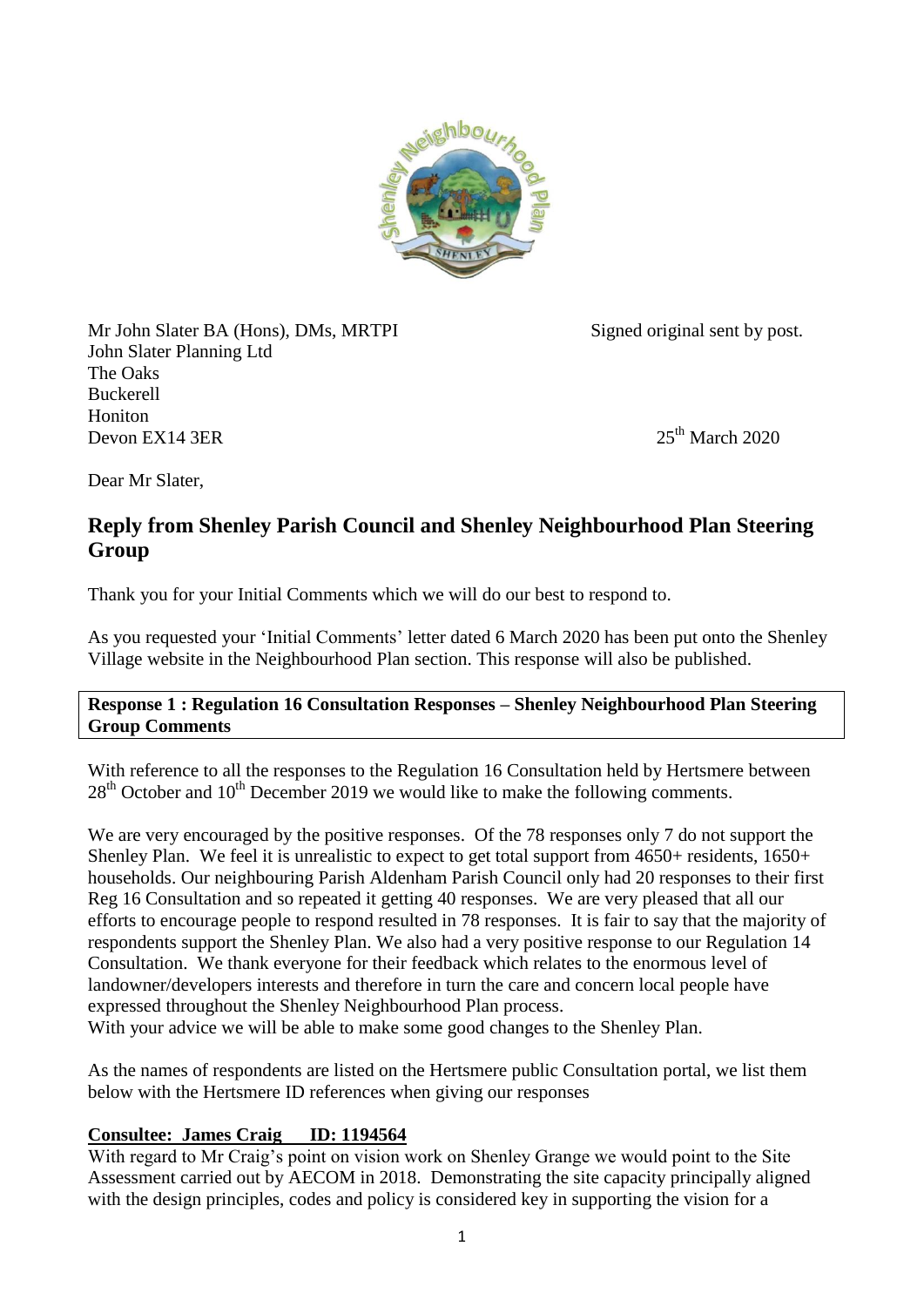walkable village extension. It is worth noting that the Local Plan Allocation will also mean that the land will be taken out of the Green Belt and then NPPF supported maximising density considerations are activated. We hope the SPPA, Design Principles and Codes will help to achieve the best design and place-making outcomes possible for Shenley.

Mr Craig is not happy that the Charrington Close development is 'not endorsed'. He was the developer of that site and currently lives there. We do not believe that the style of the development is in keeping with its rural location. It should be noted that Mr Craig is a local developer putting forward alternative locations in Shenley and the wider borough as HBC is working on a new local plan.

#### **Consultee: Graham Robinson BSC in relation to the site at Lyndhurst Farm, Green Street DLP Planning. ID: 155**

We agree in principle re the need for housing and more social interaction for people in later life households. We consider that Site 4 in the heart of Shenley is a very suitable location to meet this local need. Based on the housing needs study for Shenley (AECOM report), we need more 'adaptable homes' and rather than whole purpose build care homes. We already have two care homes in Shenley the largest being in London Road, Wilton Lodge & Wilton House. We would support the use of Housing our Ageing Population Panel for Innovation (HAPPI). We would like those added to the Neighbourhood Plan if possible as we feel they align well with our polices, design principles and codes.

<https://www.housinglin.org.uk/Topics/browse/Design-building/HAPPI/>see example: <https://www.proctorandmatthews.com/project/steepleton-tetbury>

a) Regarding Pond House and The Old School: Both are considered exemplar in their approach to proportions, fenestration, articulation breaking down the mass of a building, material choice and detail. And as illustrated Pond House is by no means a small alteration.

b) Careful reading of SC9 will show two distinct approaches to edges of the countryside which allow for much adaptation aligned with SC3.

c) Regarding Internet download, speeds of more than 30Mps are regularly achieved. [\(https://labs.thinkbroadband.com/local/E07000098\)](https://labs.thinkbroadband.com/local/E07000098). This policy aims to support future proofing development for up-grades available and demonstrating this in a 'Connectivity Statement' as this is important in helping to reduce the need to travel as well as for modern life demands and joys. This is aligned with the NPPF.

Because of the rural nature of the parish there are limitations now and, in the future, as it would be impossible to achieve the level of infrastructure required for modern living because of the number of outlying properties in the parish.

## **Mrs Maureen Keegan ID: 1235705 & Mr Peter Buttle ID: 1235697**

Support Plan. Good suggested changes and support for the Special Policy Area.

#### **Dr Ann Davies ID: 1144486**

Dr Davies supports the concept of the Plan. As we continually emphasis the Shenley Plan cannot allocate sites in the Green Belt. It has stated a preference though based on the AECOM Site Assessment and tested design codes and policy aspirations on the most sustainable area for growing the village. The new Local Plan has not decided where or how many homes the Parish of Shenley has to accommodate. Throughout the Neighbourhood Plan process Shenley Parish Council and the Shenley Neighbourhood Plan Steering group have requested indicative development figures for Shenley. The Shenley Plan Mock Examiner, Mr Tony Burton, commented that the question had been asked numerous times and not answered and said we should be given an indicative figure. We have still not been given a figure. The announcement last year that Sky TV will be building 14 sound studios in Borehamwood which will give employment in 2022 for around 2000 employees is likely to mean there will be a major impact on our allocation and the location of it. This good news is unlikely to help Shenley families and Shenley elderly to meet their housing needs and unlikely to help the pressing issue of affordability. In fact, it can be expected that Shenley Village will become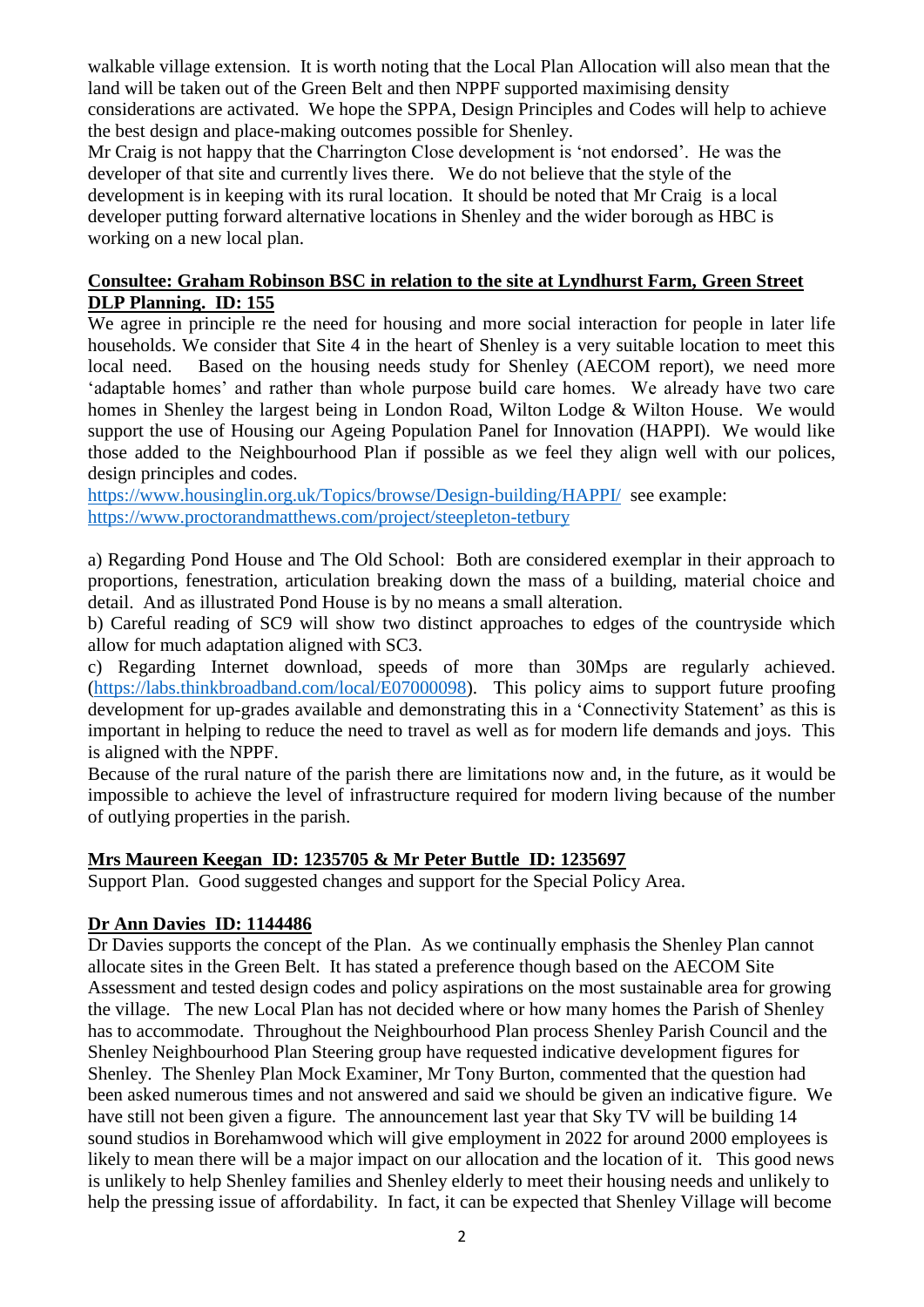even more popular and the need for better bus services, cycling and walking connections - as proposed in the Shenley Plan - is even more important.

# **Mr Martin Wells, Hertfordshire County Council ID: 1127093**

We welcome the County Council's detailed response and support for the Shenley Plan. Proposed additions in support of achieving environmental net gain and detail as outlined are supported and we hope they can be integrated into the final version of the Shenley Plan.

# **Mr Martin Howlett ID: 1142726**

Starter home and homes for the elderly are very much supported and indeed if developers were to build to Passivhaus standard/certified that would be very much welcomed. We have little evidence that 1-bedroom homes are needed but would expect developers to contribute to local housing need by building small homes (achieving national space standard). Building many 1 bedroomed homes might be one way of building more affordable homes particularly if part of such a street or courtyard had shared facilities that can be used by all residents (bigger meeting room, guest rooms, co-working space etc.). Planning Policy is a rather blunt tool in determining/insisting on a mix of homes and tenure over a 15-year timescale. We expect developers to demonstrate how their proposed mix contributes to local housing supply shortages and contributes to SH4 Housing Mix & Choices. This could perhaps be made clearer in the final wording of Policy SH4. See SC8 abc re energy and resource efficiency of development.

# **Mr Nigel Davies ID: 1194400**

**Re SH6.2 New Community infrastructure facilities.** We agree with Mr Davies' concerns re the phasing of needed improvements to health, education and public transport infrastructure and development in Shenley Parish. We share Mr Davies concerns and therefore would like to see Development Briefs clarifying this and see this set out in planning conditions and performance agreements. A number of small developments will in our view make the right phasing even more challenging. The financial contributions that could come from a single larger development is likely to result in a much more noticeable difference locally than contribution collected from smaller sites. Planning policy is overall only one way of shaping this. Officers and Planning Committees need to make provisions for Planning Conditions and Performance Agreement as mentioned above. If that could be added to this policy as recommendation we would welcome this greater degree of certainty.

We are aware that Hertsmere as a whole does not feature in the Herts County Council, Transport and Infrastructure Improvement plan 2018 to 2036. As we are not in the corridors of existing transport links in the county, the A414 and the A1 corridors which is where the County Council is planning to improve infrastructure.

**Policy SH5 Connecting Shenley Village.** Policy SH5 contributes to Objective 13 aimed at improving walking and cycling environments. Detailed proposals need to be developed as and when there is more clarity on available funds from development, the County Council and other sources. The identified nodes are priorities for instance for better and safer crossings as these are used by many. There is not sufficient provision for pedestrians and cyclists (young and old) at these key places.

## **DLA Town Planning (Mr Simon Andrews) Cala Homes working with Shenley Grange Landowner (**part of Site 4) **ID: 1127819**

**SC1 Local Patterns** – The farmstead typologies and terraces of cottages in Shenley are locally listed and of recognised merit as demonstrated in the precedent study and mapping. The supported typologies are capable of accommodating a range of needs, housing sizes, types, uses and tenures to a density that is not achievable in detached and semidetached suburban development forms. A courtyard or a series of courtyards as a typical feature can take a range of functions including a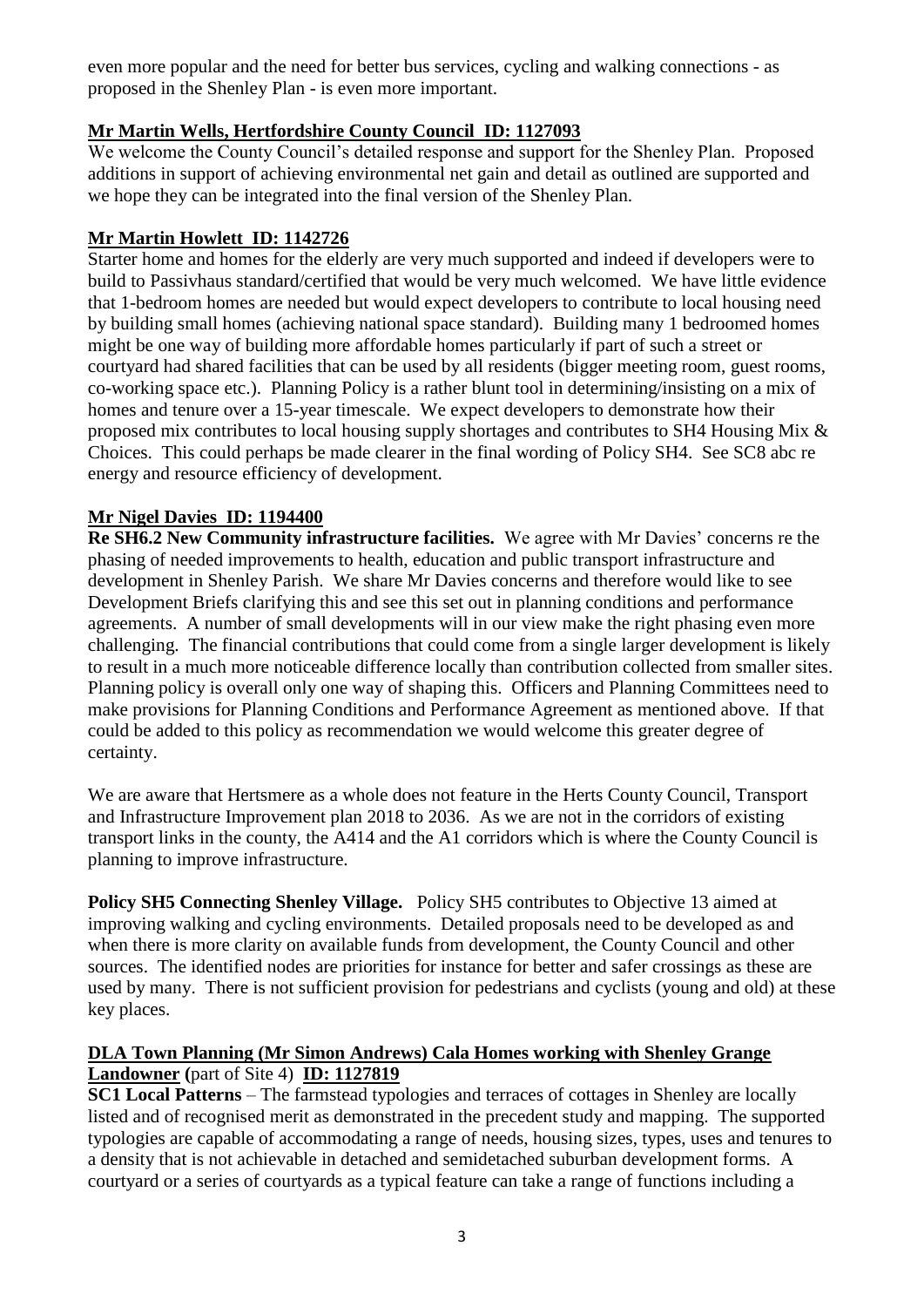social one. The latter is also an important part of combating loneliness in older age and safe play at a young age.

**Why Design Principles and Code for Shenley? -** Some of the newer parts of Shenley are not thought of/are not considered to be making much of a positive contribution to the rural character of Shenley. Hence not all surrounding patterns are of relevance in contributing to rural character and positive local patterns. Perhaps that needs to be made clearer in the final version of the Plan.

**Policy SH1 Rural Character** – The phrase 'the applicant shall' could be used more often. We feel that together with the precedent study we support design teams of developers in working harder on designing for more locally embedded and inspired development rather than using set company models and typologies as a blanket approach no matter in which context the homes are built. The Design principles, code and policies will allow officers and committee members and the public to ask more specific questions while allowing creative design responses appropriate for each site and context to be supported and not prohibited. The Parish is after all a large area. We would particularly like to see much innovation in terms of biodiversity gain, carbon reduction/neutral in use and build, energy efficiency, resources use overall and more sociable spaces in new development and by doing so we will be able to contribute significantly to sustainable development and the NPPF, National Design Guide and Hertsmere's own a design quality ambitions. We feel there is a lack of policy and guidance for strategic site design quality. Our plan aims to help this in our parish context.

**Policy SH2 Shenley Village Special Policy Area (SSPA) –** We await the examiners view. We could consider phrasing 'The requirement to use locally sourced expertise and labour for constructing and repairing buildings and structures where possible' in a softer manner as part of a 'Local social and economic value' contribution to sustainable development and rural regeneration.

## **Turley Associates (Steven Kosky), for client Tarmac ID: 1195843**

The Shenley Plan cannot allocate sites in the Green Belt and confirms that all of the Parish Council with the exception of Potters Bar is located in the Green Belt and is largely rural in character. This is supported by 'Landscape Assessments' and other Local Plan evidence. The design principles and code apply across the Parish. The M25 is a relative recent addition and it is unclear how a piece of major road infrastructure with so many negative impacts on noise and air quality can inspire high quality residential-led development. The Shenley Plan does not stipulate densities but it also does not support suburban development without a sense of place, a centre with a mix of uses to meet Shenley's needs. There is much rural and biodiverse landscape and uses including Listed Buildings located along the M25 and in our view new development will benefit from learning from good local precedent. We feel strongly that if there is a release of Green Belt land along the M25 then the justification needs to consider the impacts on health and wellbeing of future residents as well as impacts on landscape character and flood risk. Air quality next to the M25 is poor as seen by the daily pollution reports. Hertsmere Environmental Health are responsible for the M25 pollution monitoring, see HBC Website

# **Mrs Debra Drinan ID: 1194470**

Much effort was made to keep the residents of the village abreast of the progression of the plan including a regularly updated website, leaflets to all households, regular articles in the monthly Shenley Parish Magazine and in the Parish Council newsletter Shenley Village Matters, Facebook postings, stands at the annual village fetes and numerous public meetings. The consultation outlines the key events. A simple laymen's summary will again be provided for the next stage. We must also comment that throughout the process we have tried to encourage more residents to consider joining the Steering Group. Mrs Drinan was invited but declined due to personal circumstances. A lot of effort via extensive mail outs and continual mentions in articles was made to recruit more members. The Steering group is made up of 4 Parish Councillors and 5 residents who reside in different parts of the Shenley. At one time we had 12 members but personal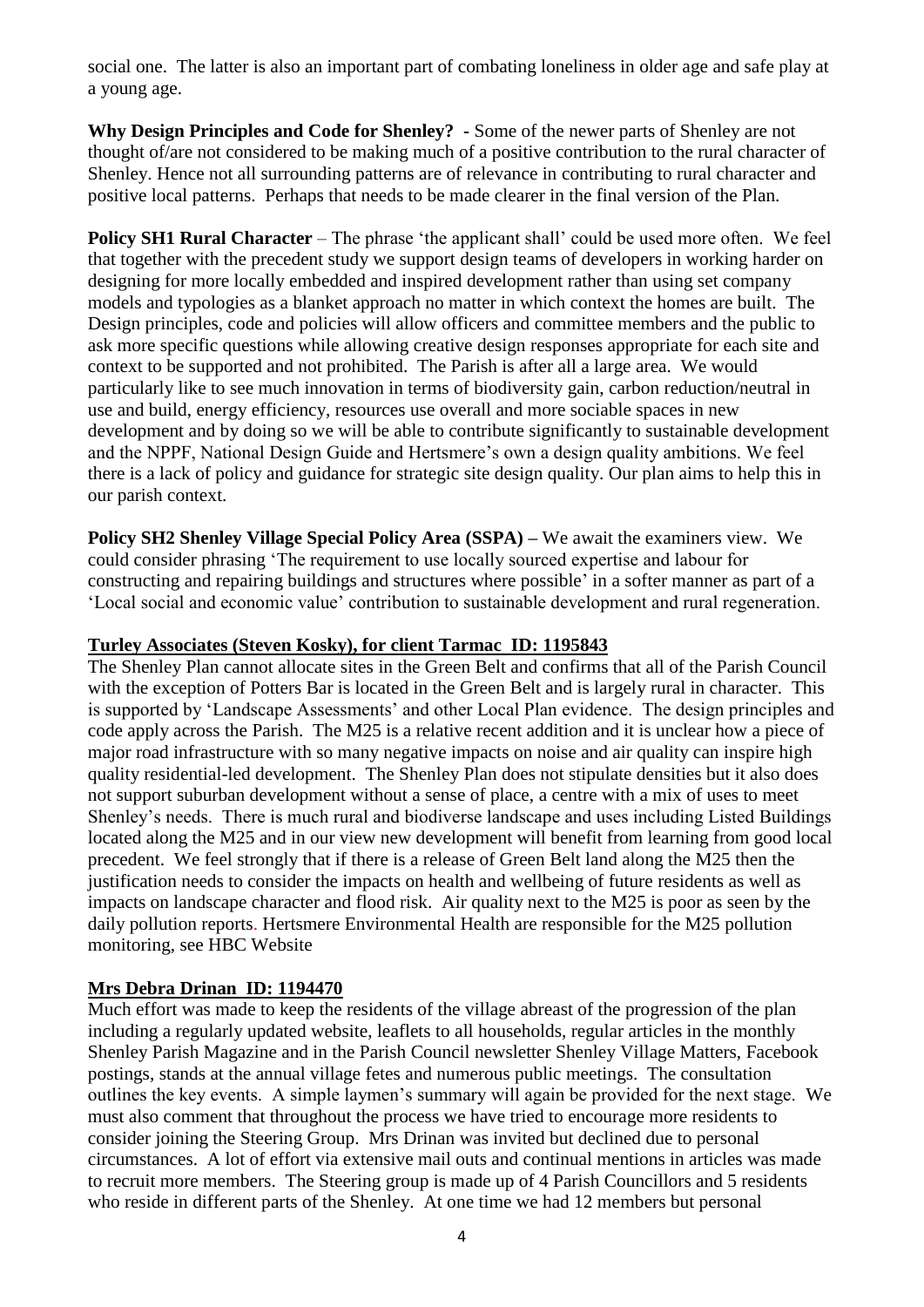circumstance changes meant that people have had to leave the group for various reasons over the last couple of years. Preparing a Neighbourhood Plan entails a huge amount of work. It has been particularly onerous for us due to resource shortages. We have not been able to pay for extra admin assistance.

## **Mr Martin Finney ID: 1196308**

The closure of the King William Pub is a newish event. The premises are due to be redeveloped into flats. It will be taken off the list of Community Facilities in the final version.

## **Mr Robert Smeethe ID: 1127783**

Regarding windows: Perhaps carbon-low or neutral building materials, then recycled UPVC could provide a good compromise here. Reducing Embodied carbon in building material can make a significant contribution to the national carbon neutrality target. This provision re UPVC is not a must.

# **Hertsmere Borough Council (Planning Policy) ID: 1194905**

In general Hertsmere's feedback is very welcome. We wonder though as all Neighbourhood Plan Policies are required to be in general conformity with the strategic policies in the Local Plan and NPPF if suggested additional references at different locations in the suggested policies changes substantially add value. Specific comments **re Policies SH1.2** does stipulate that the Design Principles and Codes must/should have regard to the area in the current Green Belt. We could accept merging of SH1.1 and SH1.2 for clarity if Section 3 is always easily accessible. (Note Porters Park is not included here then)

**Policy SH2.3** – We are not convinced nor clear what exactly 'small-scale' development is. It is not defined as such. Perhaps Hertsmere would like to propose more detail on this? There are tests to consider as to what might constitute 'not inappropriate development in the Green Belt' which should be followed and shaped by SH Plan policies. In recent years, approval of overly large individual dwellings with surrounding spaces with urban character (Charrington Place is a good example) within the village and the demolition of two ancient barns have negatively impacted on the rural village character. Current policies simply do not seem to deliver wanted outcomes re the distinct rural character of the village (See Conservations Area Assessment. Shenley Green Belt and historic rural characteristics are widely recognised and cherished).

**Policy SH4** – Minor changes are supported.

**Policy SH5** – We note Hertsmere's comments. All Neighbourhood Plan Policies need to be in general conformity with strategic policies in the local plan. We are not sure if the additional reference adds value.

**Policy SH5.2** – We suggest better wording is found relating to special focus of development contributing to improved active travel choices via planning conditions.

**Policy SH6.1 – SH6.3** - Suggested changes are supported.

**Policy SH7.1 – Good Design.** We are rather keen to retain as much as possible of this policy and would like to ask the Examiner to help us go as far as possible aligned with para 128 NPPF and the recent National Design Guide.

**Policy SH7.3** – Community Consultations & Neighbour Involvement. This is a very important to us and the NPPF. The adopted Kentish Town Neighbourhood Plan (CC1 and CC2) has similar wording so why can we not adopt the same policy? Surely it is in general strategic conformity with the Local Plan and NPPF.

**Policy SH8.1** Encouraged by its content, the NPPF and other adopted Neighbourhood Plans, we feel strongly about this and would retain it as a policy. The wording 'is supported and looked at favourably' is appropriate as this is the exact wording in the NPPF. Developers can achieve this and provide the necessary documentation so the DC officer and Planning Committee is satisfied they have due regard to NPPF and National Design Guidance and follow HBC SCI 2017 direction re 'encouraging' engagement with communities prior to the planning application. It is also worth remembering the value of land and property in the Parish as well as the significant number of land put forward for development. Development briefs are not necessarily long or complex documents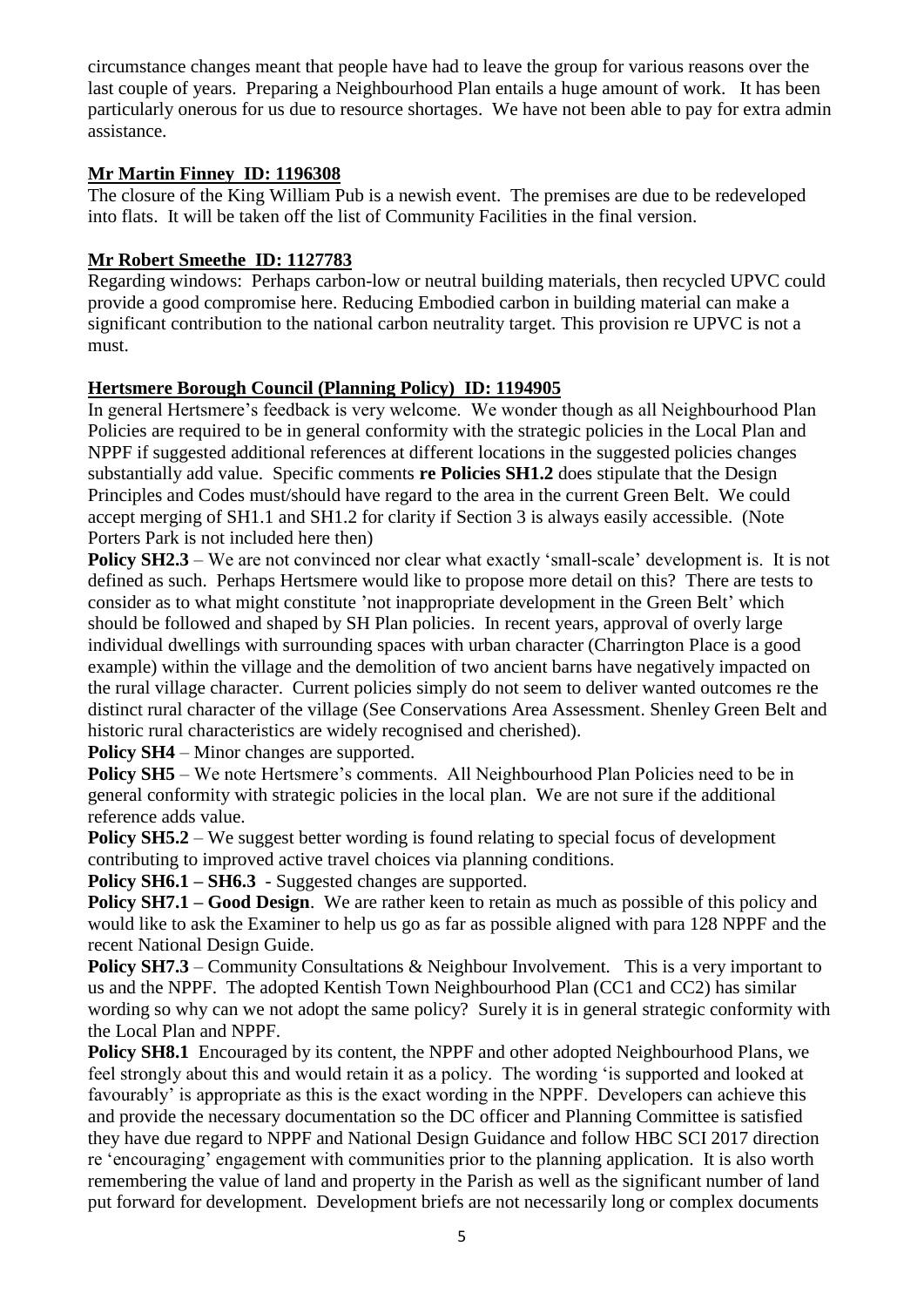and they are aimed at creating more certainty for all involved including the facilitation of Planning Performance Agreements.

**Comments re Design Principles & Codes** We appreciate Hertsmere's detailed comments but would like to highlight that demonstrating adherence with 'Design Principles and Codes' at planning submission stage for an area does ask for higher levels of analysis and documentation so proposals are better understood in terms of their impact when delivered. Achieving good design quality (NPPF) and the new National Design Guide as well as our Shenley Plan will require a change of practice and training in DC and of the planning committee. HBC growth agenda and the significant amount of sites with hundreds of homes and facilities does absolutely require training and a change of approach by all trusted with making decisions.

The purpose of the Design Code is to improve design quality and delivering this is difficult to achieve without additional work and means of scrutiny at various stages and the submission and delivery stage. The National Design Guidance document published in late 2019 will change practice in DC and planning committee meetings. Note the 30m re distance to the countryside is only one of two principle types and it can be less if the buildings are narrow or single story. There is much design flexibility in this code while supporting a rural sequence of stepped built form and typical productive landscapes within this type. The development of soft biodiverse edges allowing the transition from built-up area to countryside and – where not otherwise possible or beneficial – of front elevations framing the countryside edge, is typical for Shenley as can be seen when looking at the green edges around Porters Park and Nursery Close for instance. It will also allow the applicant to demonstrate how a net biodiversity gain can be achieved. This could be made clearer as part of this Shenley Code.

Please note that we do not share HBC concern about using general insights from an excellent study of rural Irish buildings as a source. It would be helpful to be more specific where this source used is considered to be incompatible with rural design principles and form. Principles of rural settlements, built form and working with the landscape have much in common across the British Isles. We would like it noted that we support and expect HBC to use the National Design Guide, published in September 2019, as it is a material consideration. We welcome officers' demanding training in using more design focused planning documents in the near future. We would like to add clear reference to the National Design Guide to our submission version.

#### **Mr John Smith, ID: 1235535**

Mr Smith does not support the Plan. He thinks we can allocate sites.

The Shenley Plan does not allocate sites but recognises the need to grow and accommodate for local need. The Site Assessment Report by consultancy firm AECOM (2018) identified all the land to the west of London Road (Site 4) as a suitable area for development as and when Green Belt land release is delivered through the Local Plan. The completion of the new Local Plan will bring clarity to strategic site allocations. Local housing supply is under pressure and there is a great need for a new Local Plan to reduce speculative applications which will gain more traction the longer the new local plan takes to be adopted.

## **Miss Laura McCabe ID: 1193076**

We understand that 2 Site 4 landowners are currently talking to Hertsmere Planning but neither are suggesting an access road in Woodhall Lane. The Shenley Plan does not and cannot allocate sites but it recognises the need to grow accommodating local need, even if the new Local Plan is not in place for some time. The Site Assessment Report by consultancy firm AECOM 2018 identified all the land to the west of London Road (known as Site 4) as suitable as and when a Green Belt land release is delivered through the Local Plan. The completion of the new Local Plan will bring clarity to strategic site allocations. Local housing supply is under pressure and there is a great need for a new Local Plan to reduce speculative application which likely to gain more traction the longer the new plan takes to be adopted. The SSPA anticipates that much of new development wants to be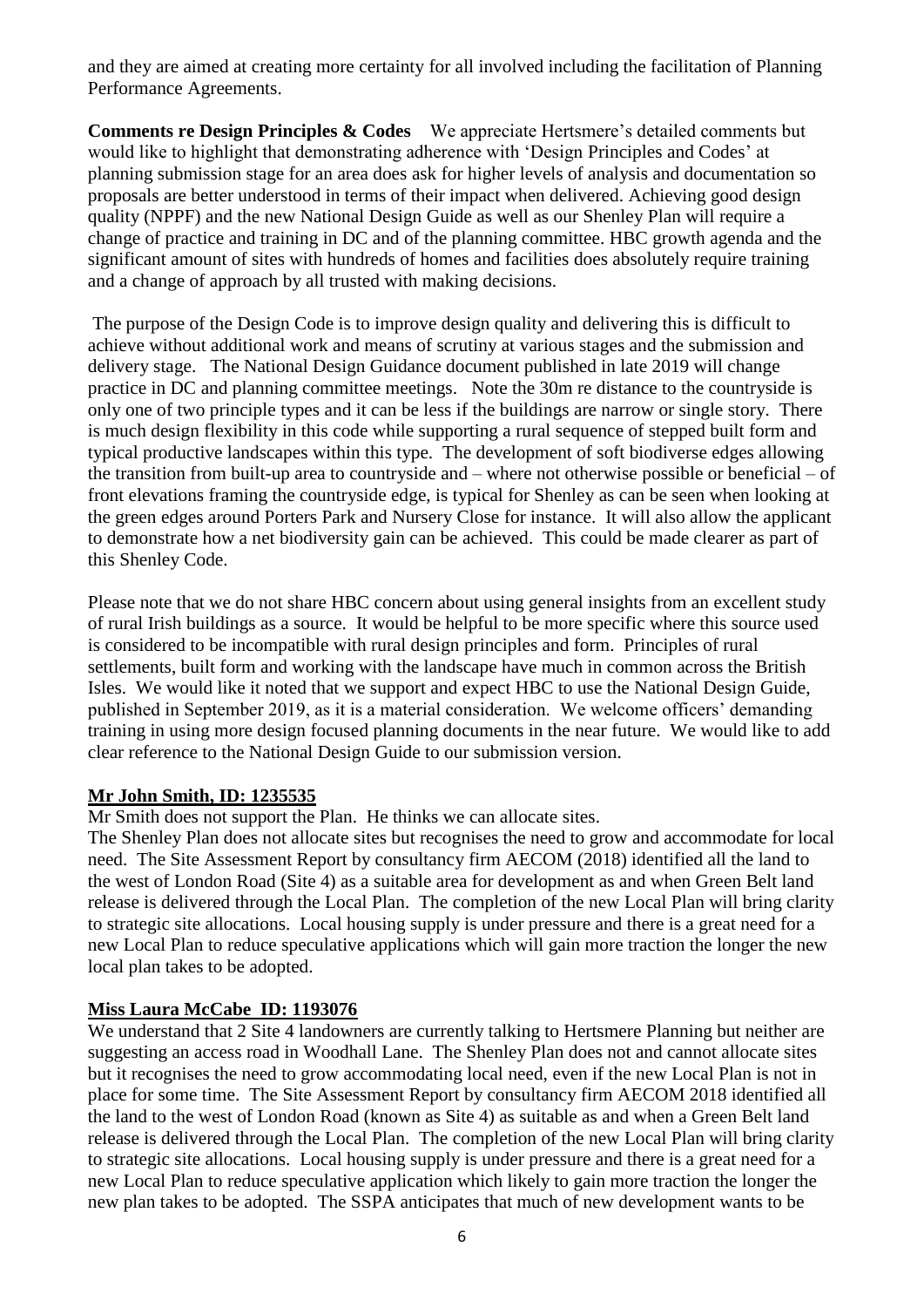close to amenities and services and contributing to rural function of Shenley Village without the need to negotiate significant typography.

The SSPA Policy in combination with and in proximity to the Conservation Area designation will enable, in planning terms, a greater recognition of Shenley Village's distinct rural character. There is also the possibility of not having a new Local Plan for some time and falling foul of housing delivery targets which in turn will encourage developers to submit speculative proposals. This is of great concern to the community.

The location of a large development on this site would certainly disrupt the rural character of Shenley by building on its precious Green belt, heritage assets (such as the Pillbox in Woodhall Spinney) and architectural features that contribute to the local character, the 40 locally listed and Grade 2 listed historic buildings in this sensitive area not to mention the unique wildlife, will not be enhanced, quite the opposite. The site is currently not visible from London Road and the Parish Council believes that the site in an appropriate site to grow the village if it has to. A landscape-led approach with a retention of all healthy and significant trees is very much supported particularly considering that any land that Hertsmere Borough Council allocate to be taken out of Green Belt will then have little protection. The SSPA area and the Design Principles and Codes aim to support rural forms of development in all of Shenley with a net biodiversity gain.

## **Mrs Sharon Madsen ID: 11235498**

Supports Plan. Regarding concerns of possible access to the new development from Woodhall Lane, a rural track through secluded fields and woodland entered past 200-year-old thatched cottages. As far as we know there is no proposal suggesting an access road from Woodhall Lane. The land is in private ownership and such proximity of a road to the Spinney would not be supported by the Parish Council.

# **Mrs Julie Lloyd ID: 1235497**

Supports Plan. We share Julie Lloyds concerns re the need for infrastructure service provision first before any development in Shenley.

# **Mr Hilton Ellis ID: 1235487**

Supports Plan. With regard to future development Mr Ellis is very concerned about infrastructure provision in light of broken promises relating to Porters Park. We share his concern as do many other residents.

## **Mr Cliff Newman ID: 1235237**

Supports Plan. The Examiner will consider Mr Newman's comments in detail. The SSPA is promoting the best rural development possible if it has to take place in Shenley. *Re: Is nothing safe even the Spinney is up for development in special circumstances.* Yes, that is true. We cannot make this policy without allowing 'special circumstances'. Knowing how much the community value the Spinney is a key reason for policy SH3 Local Green Space. A planning tool gifted to neighbourhood plan making.

# **Mr Brian Bloom ID: 1193921 & Mrs Simone Bloom ID: 1235462**

Mr Bloom does not support the Plan. Both are against future development of Site 4. They believe that development on Site 4 will mean that there will be an access road in Woodhall Lane. The Shenley Plan does not and cannot allocate sites. Hertsmere will decide which Shenley sites are developed not Shenley Parish Council or the Shenley Plan Steering Group. We agree that an access road in Woodhall Lane would not be acceptable. We do not think that the Site 4 landowners are proposing one. 2017 data told us that there were 10,000 traffic movements daily through Shenley. The numbers must be considerably higher now. Traffic along Woodhall Lane then Green Street is heavy particularly in the morning and late afternoon and this has been the case for many, many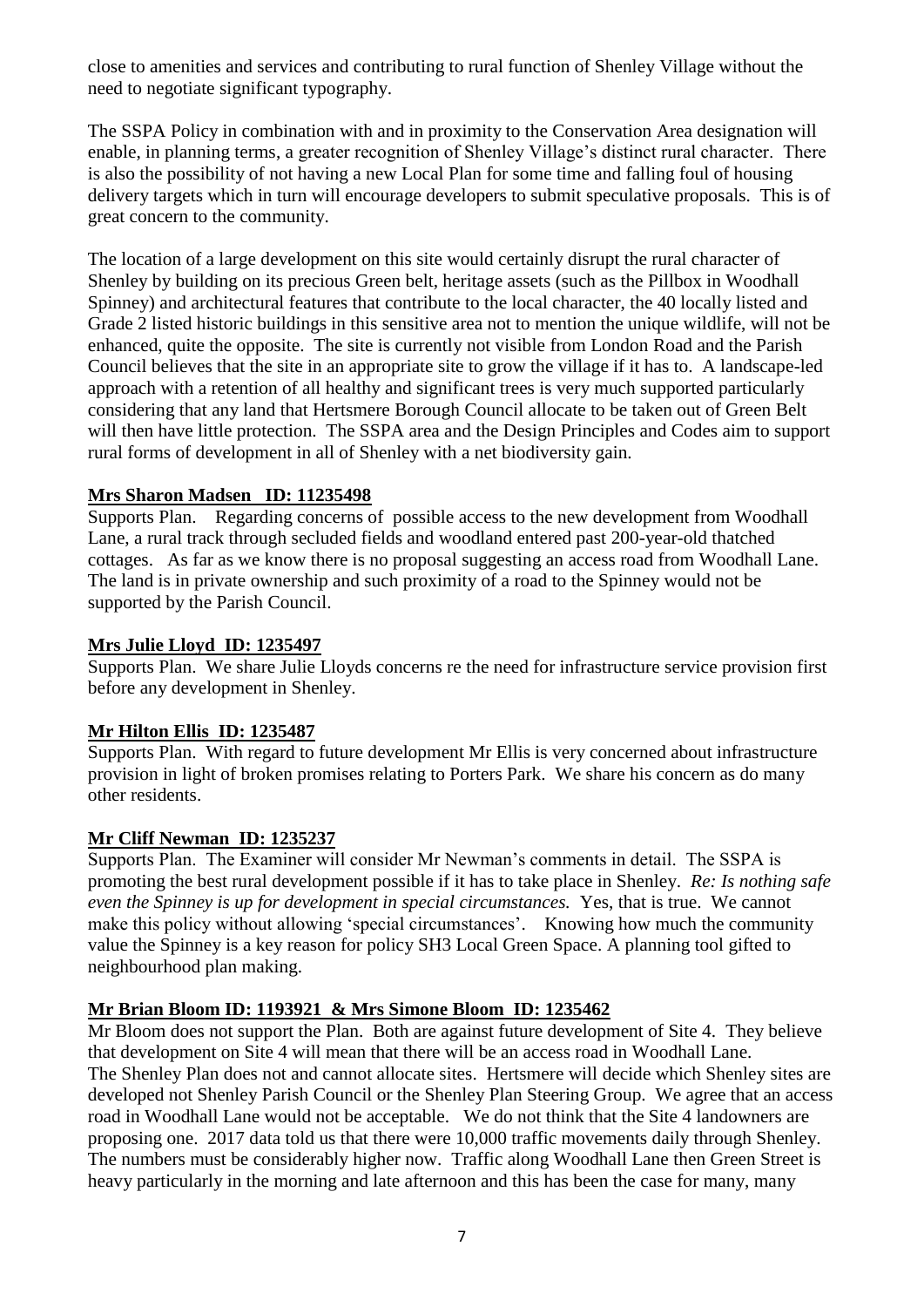years. Much of the traffic is due to 'rat run' traffic, M25 traffic coming off at Jct 22 trying to avoid Jct 23 at Mimms to get onto the A1 going into London.

# **Mrs Helen Hussain ID: 1142538**

Mrs Hussain supports the Plan. The Shenley Plan does not allocate sites but recognises the need to grow to accommodate local need even if the Local Plan is not going to be in place for some time. The Site Assessment Report (AECOM 2018) identified all the land west of London Road as suitable for development as and when a Green belt land release is delivered through the Local Plan. We believe that having the Shenley Plan SSPA policy relevant for this central location to the village and Porters Park will strengthen the village function and connectivity and result in us seeing greatly reduced car usage from new residents. This will contribute to lower carbon use, better health, more social interaction and less loneliness.

# **Indigo Planning, Mr Robeson on behalf of our client Huntstowe Land ID: 1235164**

Some very constructive suggestions regarding improvements. The Examiner will hopefully consider them in full.

## **Elstree & Borehamwood Town Council – Mr Huw Jones ID1127090**

We thank the Councillors and Full Council for their support and consideration of our Plan. We note the infrastructure issues and will work where possible together with the Town Council to mitigate and reduce them when development is promoted by the new Local Plan.

## **Mrs Sarah Sankey ID: 1167597 & Mr Graham Sankey ID: 1187087**

Support the Plan. The Examiner will consider Mr & Mrs Sankey's points. We do not think we can include more land into the SSPA but Green Belt Policy is retained with the known safeguards if the Shenley Plan is adopted with the Design Principles and Codes supporting good rural design.

# **Mr Mick Cryer ID: 1136091**

Supports Plan. We will explore how wildlife and habitat protection can be further protected. Re the SSPA: To check and include the latest area to be proposed for development that is behind Shenley Glass (from London Road parallel to Rectory Lane up to Elliot's Farm). The land is within the Conservation Area and part of the land identified as employment use/brownfield.

## **Aldenham Parish Council, Mrs Paula Paley ID: 1162269**

Aldenham PC support the Shenley Plan.

## **Mr Tim Morris, ID: 1143169**

Overall support for Plan. We share Mr Morris' concerns regarding infrastructure. We will correct the Green Street reference. We agree the shops at Andrew Close and WellPet Vets should be added to the list of Community Infrastructure & Facilities.

## **Mr Jay Ramani ID: 1192678**

We do not support a single developer or landowner. We support the most sustainable and accessible location for growth in the village if and only if land is allocated by the Local Authority through the Local Plan as it is not in our gift to substantially change Green Belt Boundaries. This will mean in practice that when allocated land will no longer have Green Belt protection and we would hope that the SSPA will support exceptional rural design especially closer to the old village which is currently in the Green Belt. By adding the vision to the plan (not as a policy or site allocation as that is not in our gift) we as a Parish Council want to explain our shared vision to future developers and investors up-front. We believe that is at the heart of the Neighbourhood Plan legislation. And we reiterate it's not a policy. It's our vision, shared by many, in the light of potential and substantial growth stipulated by the emerging Local Plan or indeed by developers if the Local Authority fails to deliver needed housing. The what is called 5-year housing supply and annual performance tests are eagerly observed by the many parties with land interests.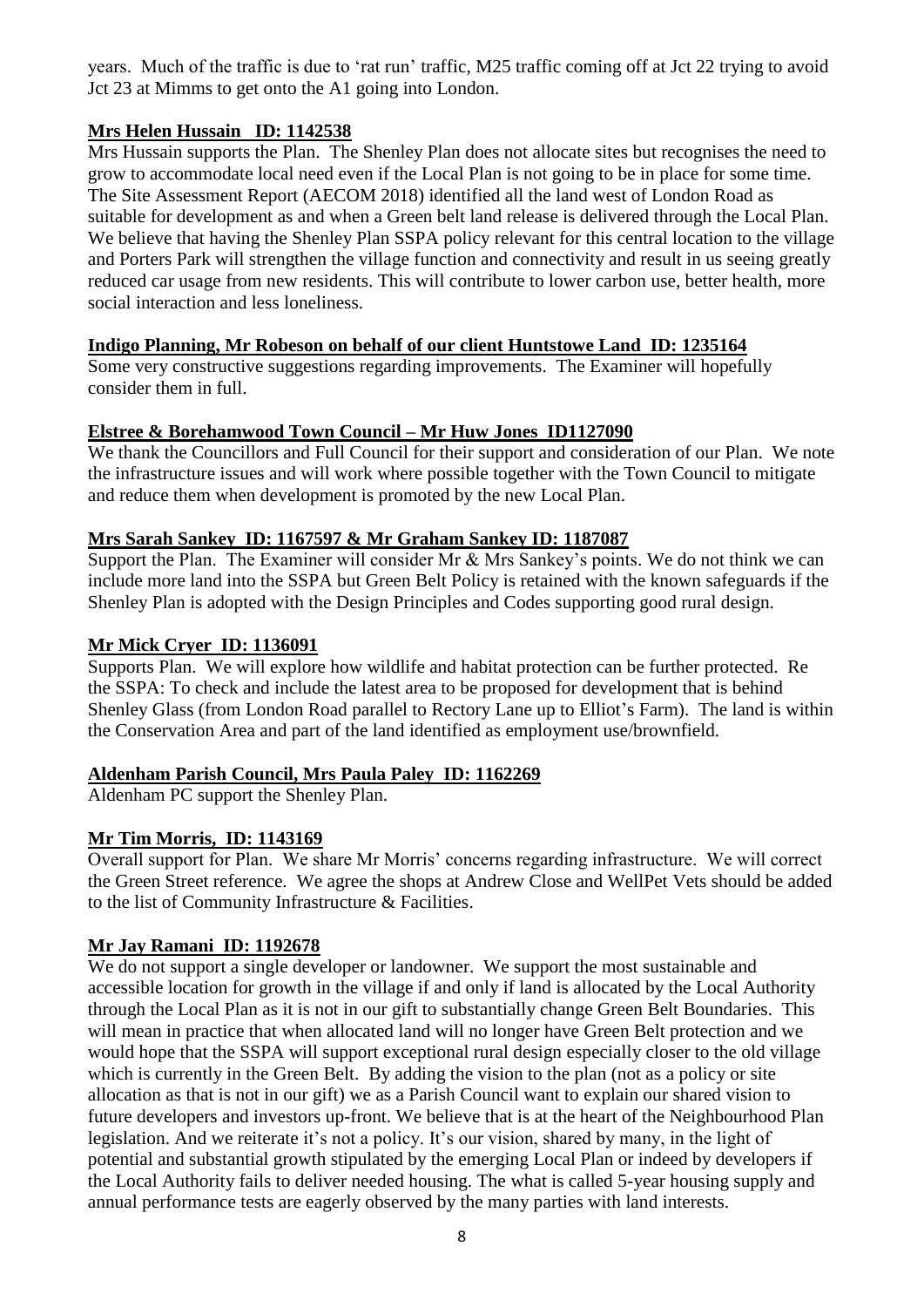#### **Herts & Middlesex Wildlife Trust –Mr Matt Dodds ID: 866619**

Supports Plan. We would very much welcome the integration of their policy suggestions into our Plan and Design Codes. We will also correct the mentioned section.

# **Regulation 16 Responses - General Comments**

Our Design Principles and Code stipulates Passivhaus standard is 'encouraged'. We would like to know if we should consider Zero Carbon in use and embodied carbon further and wonder if you can tell us how this could be integrated into the Plan in light of the Climate Emergency and National Net Zero Carbon target by 2050. See ://ww.gov.uk/government/news/uk-becomes-first-majoreconomy-to-pass-net-zero-emmisions-law.

We feel that the publication of the National Design Guide in 2019 needs to be referenced in the Shenley Plan where possible and relevant. Hertsmere commented that our Design Code needs to be more 'precise' and that it is 'too onerous'. A 15-year plan for large area and a landscape-led design cannot be made precise without doing all the necessary studies and design work and as illustrated in the National Design Guide asking questions, providing information and 'demonstrating how' are appropriate means to shape design quality.

We do not agree with Hertsmere and would like to know how their officers are prepared and enabled to use the National Design Guide and our design polices and code once adopted. Design polices, Design guidance and Design Codes do need to allow for a degree of flexibility and creative and innovative response by an interdisciplinary and design and developer teams with support of local insight. This is what our Design Principles and Codes are asking for to be demonstrated. There is not just one solution nor are all the site conditions always the same. Energy and resource efficiency are likely to become a major driver for change in Regulations over the next few years and we feel our policies and design principles and code are supporting applicants in being innovative and supporting rural character and environment. We know that this is *extremely* important to our community.

Many promises were made in the Planning Policies for the Porters Park development (developing the old Shenley Hospital site) but Porters Park ended up being overdeveloped with many resultant issues including lack of promised infrastructure. Every Neighbourhood Plan survey and all working party and public meetings have highlighted the lack of infrastructure and missed opportunity for a well-functioning and well-designed place with regard to Porters Park and this is felt by many as a 'betrayal' which must not be repeated at all costs. The development of the Design Principles, Code and the Shenley Plan itself is a response to this lack of trust in Hertsmere's ability to provide a planning system that delivers on well-meaning but ineffective design and infrastructure related policies, planning conditions and guidance.

We feel that it needs to be made clearer in the Shenley Plan that if any land gets allocated by the Local Plan then that the land will be taken out of the Green Belt and therefore it will lose all lose all Green Belt land safeguards. This is specifically of concern where there is no Conservations Area cover. We would like to comment that approved development in the village over the last decade has not always reflected innovative and appropriate rural space and building design (Charrington Place is an example).

There are a good set of comments provided in the responses that can make some plan policies and Codes clearer without material change. We feel sure you will let us know which ones should be used.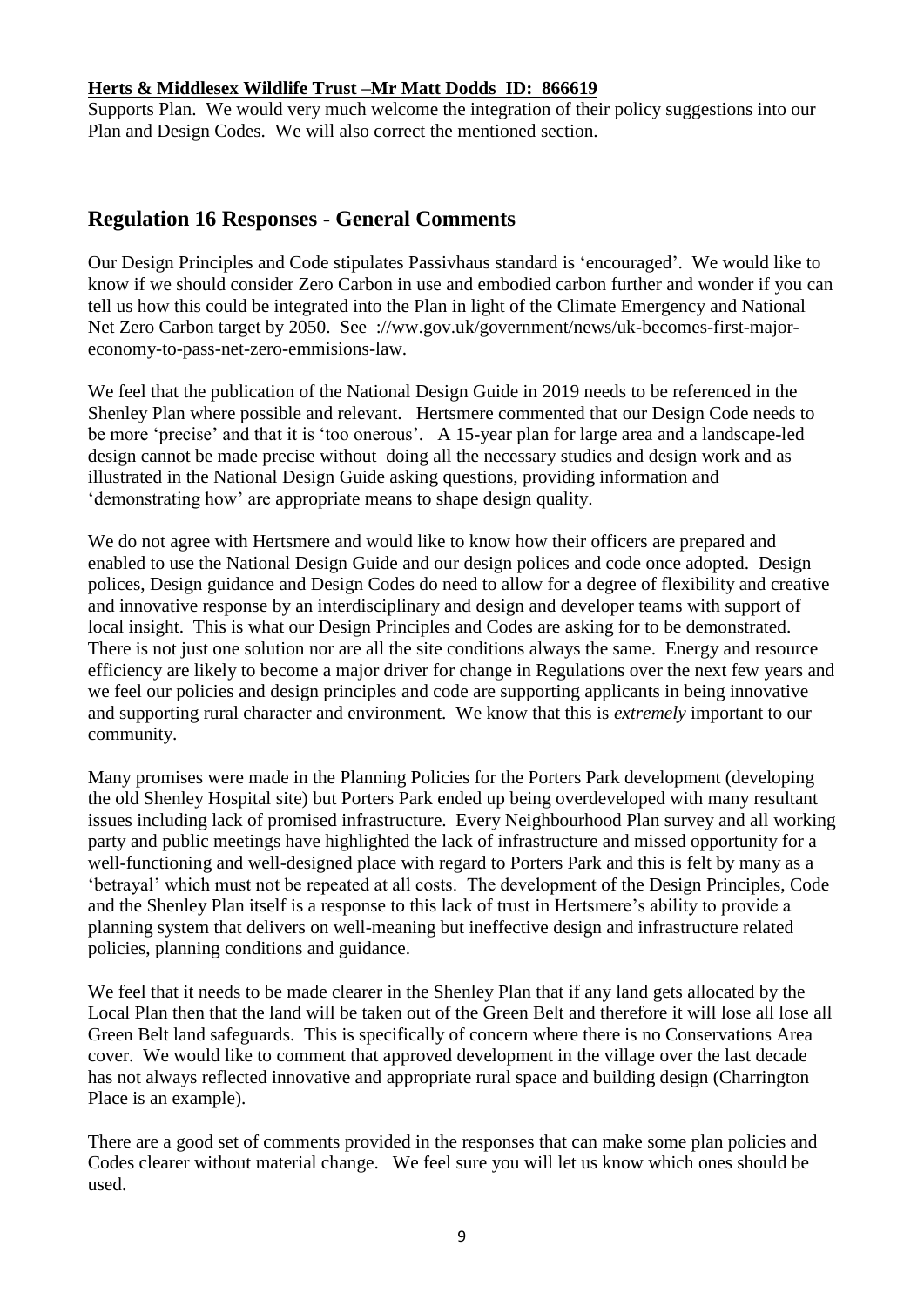We recommend SH7 using the National Design Guide and para 128 as well as adopted Neighbourhood Plans as a means to further provide evidence base for supporting the policy 'Development Briefs with Local Knowledge' [https://www/architecture.com/knowledge-and](https://www/architecture.com/knowledge-and-resources/knowledge-landing-page/national-design-guide-suggests-10-ways-to-create-successful-places)[resources/knowledge-landing-page/national-design-guide-suggests-10-ways-to-create-successful](https://www/architecture.com/knowledge-and-resources/knowledge-landing-page/national-design-guide-suggests-10-ways-to-create-successful-places)[places.](https://www/architecture.com/knowledge-and-resources/knowledge-landing-page/national-design-guide-suggests-10-ways-to-create-successful-places)

We would like to point out that Para 28 NPPF does support early and meaningful engagement and Hertsmere's Statement of Community Involvement also encourages it. Close neighbour St Albans City and District Council is doing this with regard to their strategic sites. Community Engagement and the master planning as part of Planning Performance Agreements is at centre stage and we welcome such a pro-active approach appropriate for large sites with significant impacts.

We feel that Hertsmere and developers in the borough perhaps need to be reminded that the NPPF is not only there to be referred to when it is commercially advantageous (e.g. a single NPPF paragraph 'Para.122/para 123 Achieving appropriate densities' is often quoted when Green Belt is lost and seems to be stipulated as a new singular reality of much higher out of context densities. We do not think that this is appropriate as individual paragraphs or sections in the NPPF cannot and should not be read in isolation.

"NPPF Para 2: Planning Law requires that applications for planning permission be determined in accordance with the development Plan unless material considerations indicate otherwise. The National Planning Policy Framework must be taken into account when preparing the development plan, and is a material consideration in planning decisions. Planning policies and decisions must also reflect relevant international obligations and statutory requirements. NPPF Para 3: The Framework should be read as a whole (including its footnotes and annexes)"

#### **Response 2: Plan Area**

A copy of the letter from Aldenham Parish Council dated October 2016 giving their consent for us to include the Cricket pitch as part of the Shenley Neighbourhood Area has been sent by email (8 March 2020). It was Hertsmere who suggested we should do this

#### **Response 3: Policy SH2**

We would highlight that as you state in your letter 'any planning applications that came in within the SSPA prior to decisions on the Local Plan and possible green belt releases, will only be able to support the classes of acceptable forms of development, as set out in paragraph 6 above" is the intended outcome of the SSPA. In addition, and once the Local Plan has allocated sites for development, potentially located in full or in parts of the SSPA development to adhere to the SSPA policy incl. SH1.1 and SH 1.2. The latter might need to be made clearer?

The current wording of the policy is the result of significant efforts by the Parish Council and Hertsmere Borough Council to find an acceptable set of wording. Perhaps you could kindly advise if SH2.3 [page 57] is actually necessary in the policy section? We feel it could sit in the supporting text as SH2.1 does cover the main aspects of the policy and with SH1.1 making reference to 1 Jan 2019 making it clear that the Shenley Design Principles and Codes apply as and when land is taken out of the Green Belt.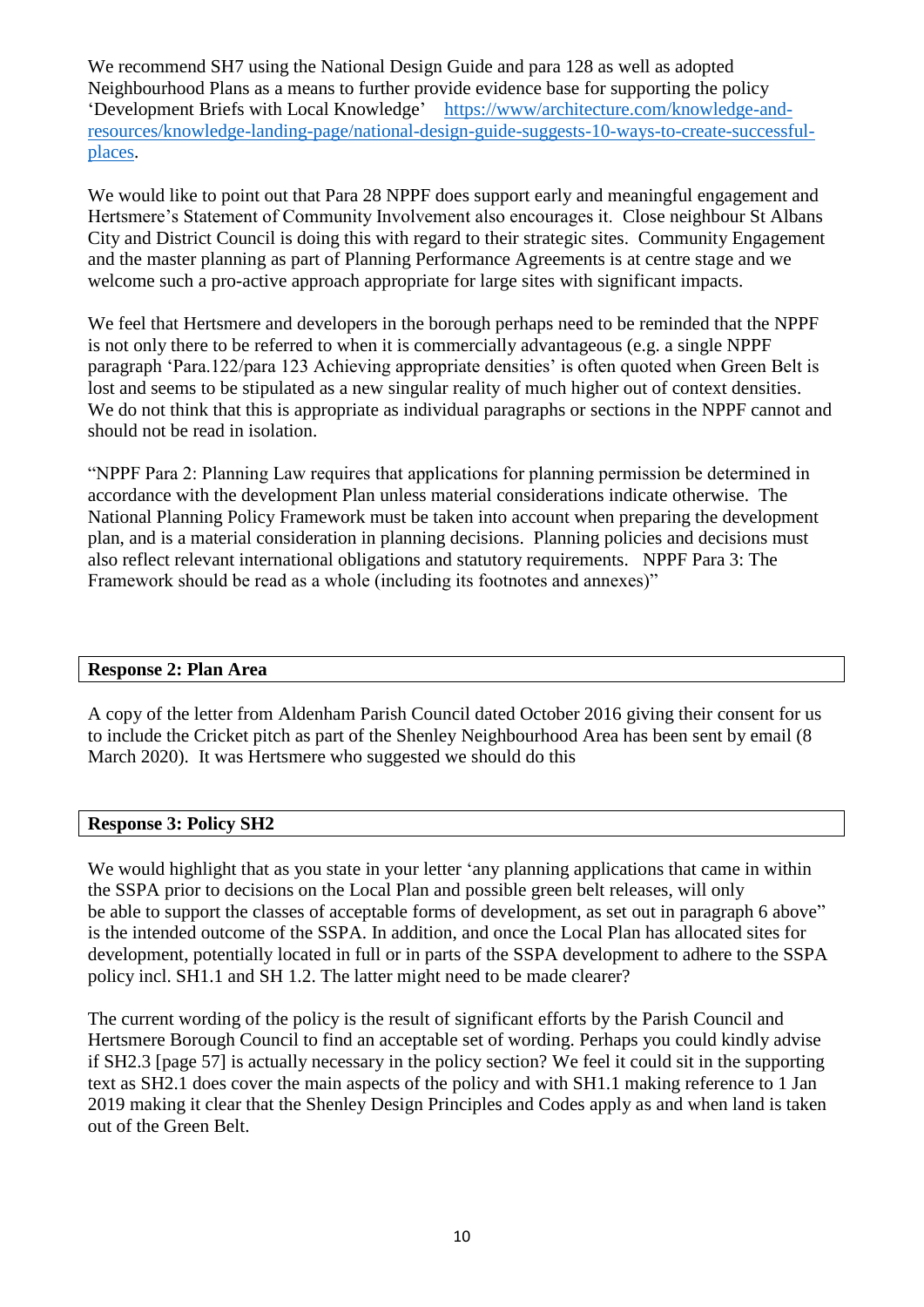#### **Response 4 :Policy SH3**

The Local Green Space survey results are on the Village website in the Neighbourhood Plan section though the comments need to be added.

Map to be provided. We are looking to prepare a better ordnance-based map for the final version. We had a meeting with the landowner to discuss Policy SH3 and pointed out that comments could be made on the Hertsmere Reg 16 Consultation portal. We have since contacted another landowner who also has a possible interest (not known at the time) and his letter response has been forwarded to you. All households were informed about the Local Green Space survey and there was extensive publicity.

**Update:** Callum Coddrington, HBC, recently sent us an ordnance based map which our consultant has now overlaid. Do you think the new map is better? If so it can replace the one currently in the Plan. Map attached.

#### **Response 4: Policy SH6**

With regard to the old King William IV pub the landowner has put in an application to turn the building into 4 flats which is currently being reviewed by HBC. The conservation officer is insisting the outside remains unchanged

Re Arsenal and Watford football clubs.

They are separate. Arsenal have built a purpose-built training Centre, planning permission circa 2000. Watford rent facilities next door from London University and have a temporary permission for the zeppelin style inflatable which is considered to be an eyesore by most residents. The Arsenal Centre cannot be viewed from the road, due to planning conditions relating to woodland planted around it.

Please note the list of Neighbourhood CIL priorities is stated on page 30 of the Plan under Part B: Community Priority Projects.

#### **Response 5: Policy SH7**

We are of the view Hertsmere's Validation List is a start but is designed for householder applications in the main and not for strategic sites of the scale anticipated nor does it provide enough/ sufficient information to scrutinize design quality at the planning application stage allowing in our view the meaningful assessment of the impacts major development/ whole settlement expansions might have. We question how the National Design Guide can be a materially considered without the necessary information provided in consultation with the public and planning committee stage.

This SH7 policy is a very important to our community. Design and Development Briefs (DDBs) are a good tool to help reduce risk in the planning process and clarify key parameters. Hertsmere has produced in the past for instance the **'**Radlett District Centre Key Locations Planning Brief SPD'. We don't feel that a Design and Development Brief for major development needs to become an SPDs nor that they need to be produced by the Local Authority, but we, as a community, want to be involved and share our local knowledge early in the planning and design process.

The adopted Kentish Town Neighbourhood Plan (CC1 and CC2) as well as the Ascot and Sunningdale neighbourhood plan have similar provisions why can we not adopt a similar policy for